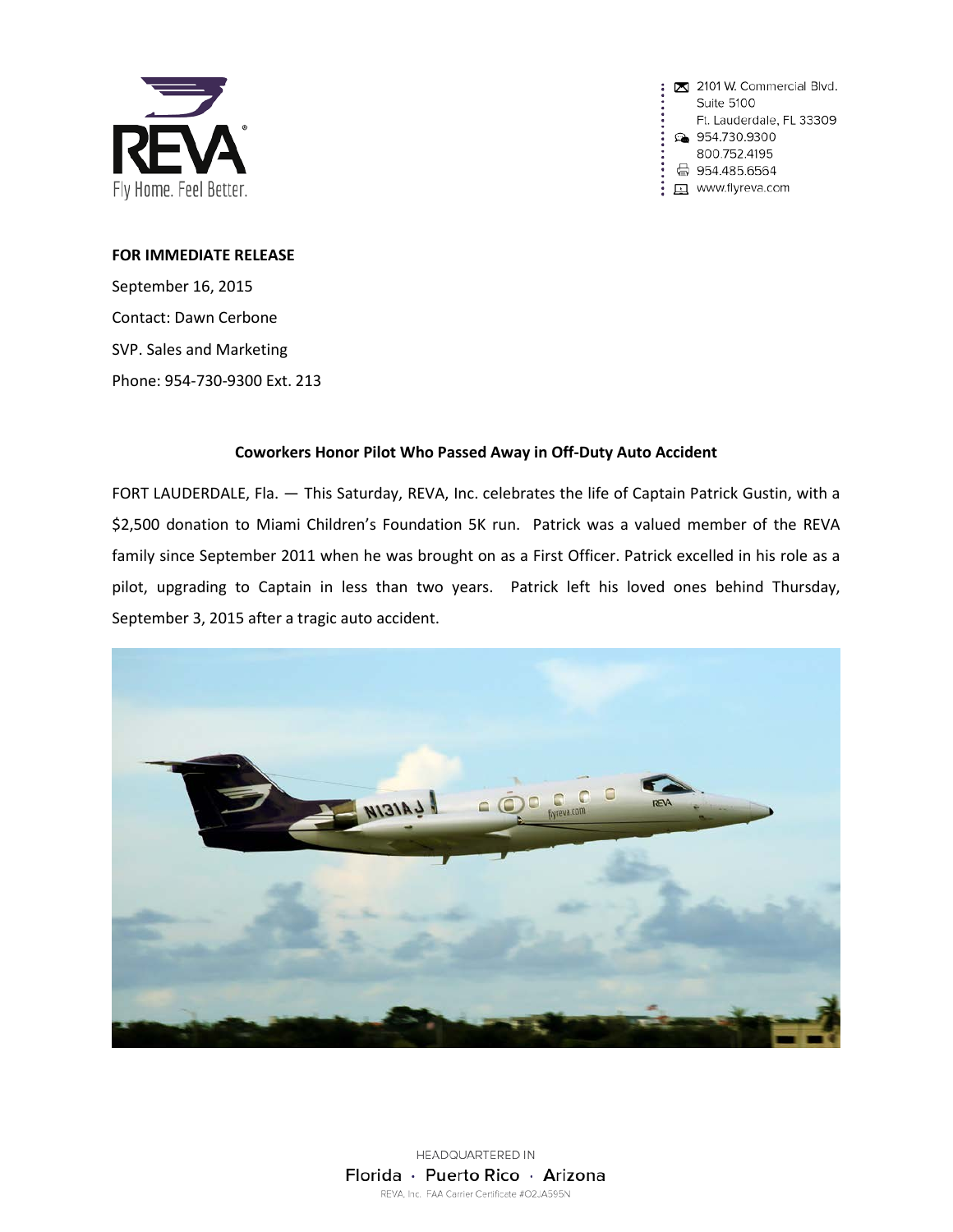

: x 2101 W. Commercial Blvd. Suite 5100 Ft. Lauderdale, FL 33309 ⊕ 954.730.9300 800.752.4195 ☆ 954.485.6564 口 www.flyreva.com

"Captain Patrick Gustin dutifully transported people of all ages, including premature babies, between six continents for urgent treatment over the last four years," said Marketing SVP Dawn Cerbone. "On September 9, 2015, over 100 REVA employees and Captain Gustin's family honored Patrick's service with a farewell flyover at the Fort Lauderdale Executive Airport."

Patrick will be on the minds and in the hearts of REVA employees, friends and family participating in the Miami Children's run this weekend. "Team REVA" will wear purple t-shirts, emblazoned with the REVA logo, in recognition of their fallen coworker. If you would like to donate to the Miami Children's Foundation or participate in the run, please visit: http://support.mchf.org/goto/TEAMREVA.

## **###**

REVA, Inc. employs over 300 air-ambulance service professionals who deliver caring, efficient, and medically-sound jet and fixed-wing flight services from bases throughout North America and the Caribbean. REVA, Inc., has completed more than 25,000 medical transports that include time-sensitive organ deliveries, trauma response, and intensive-care connections in addition to private charters associated with medical tourism, cruise-line passenger emergencies and philanthropic efforts. REVA, Inc. has earned over a dozen top industry honors and recognitions from NAAMTA, EURAMI, International Assistance Group, and ARGUS Gold including the AAMS Fixed Wing Award of Excellence and ACE Safety Award.

REVA, Inc. is an approved organ transportation carrier for Cleveland Clinic, and its air-ambulance services are licensed by U.S. and international agencies including U.S. Federal Aviation Administration (Certificate #O2JA595N), Canadian Transportation Agency International License; and U.S. Treasury Cuban operation authorization. Through individual and corporate affiliations, the staff and fleet uphold professional performance standards that exceed industry practices and expectations.